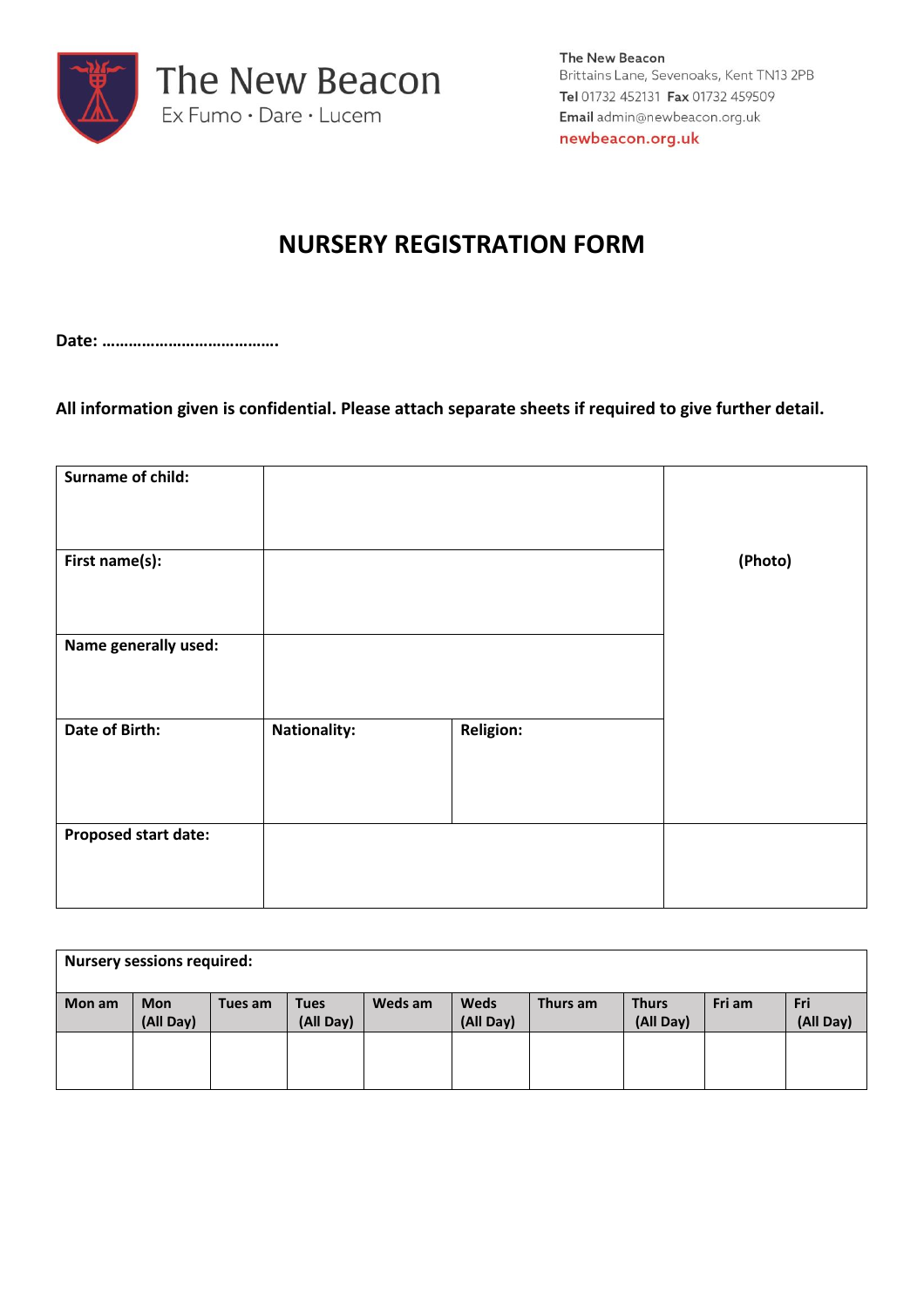| <b>PARENT'S DETAILS</b>   | <b>Father</b> | <b>Mother</b> |
|---------------------------|---------------|---------------|
| Title:                    |               |               |
|                           |               |               |
| <b>Full Name:</b>         |               |               |
|                           |               |               |
| <b>Home Address:</b>      |               |               |
|                           |               |               |
|                           |               |               |
|                           |               |               |
| <b>Occupation:</b>        |               |               |
|                           |               |               |
| <b>Nationality:</b>       |               |               |
| <b>Home Tel:</b>          |               |               |
|                           |               |               |
| <b>Work Tel:</b>          |               |               |
| <b>Mobile tel:</b>        |               |               |
| <b>Email addresses:</b>   |               |               |
|                           |               |               |
|                           |               |               |
| <b>Marital Status:</b>    |               |               |
| If separated or divorced, |               |               |
| with whom does your       |               |               |
| child live? (please tick  |               |               |
| box)                      |               |               |

| Emergency Contact Information (If parents unavailable or uncontactable)                                                                  |  |  |  |  |
|------------------------------------------------------------------------------------------------------------------------------------------|--|--|--|--|
| <b>Contact Name(s):</b>                                                                                                                  |  |  |  |  |
| <b>Contact Tel:</b>                                                                                                                      |  |  |  |  |
| <b>Relationship to child:</b>                                                                                                            |  |  |  |  |
| Please list adults who have<br>permission to collect your child<br>from Nursery, together with phone<br>numbers:                         |  |  |  |  |
| Who will usually collect your child<br>from Nursery?                                                                                     |  |  |  |  |
| Password for collection of child<br>(please create a password and<br>ensure anyone who is picking up<br>your child is provided with it): |  |  |  |  |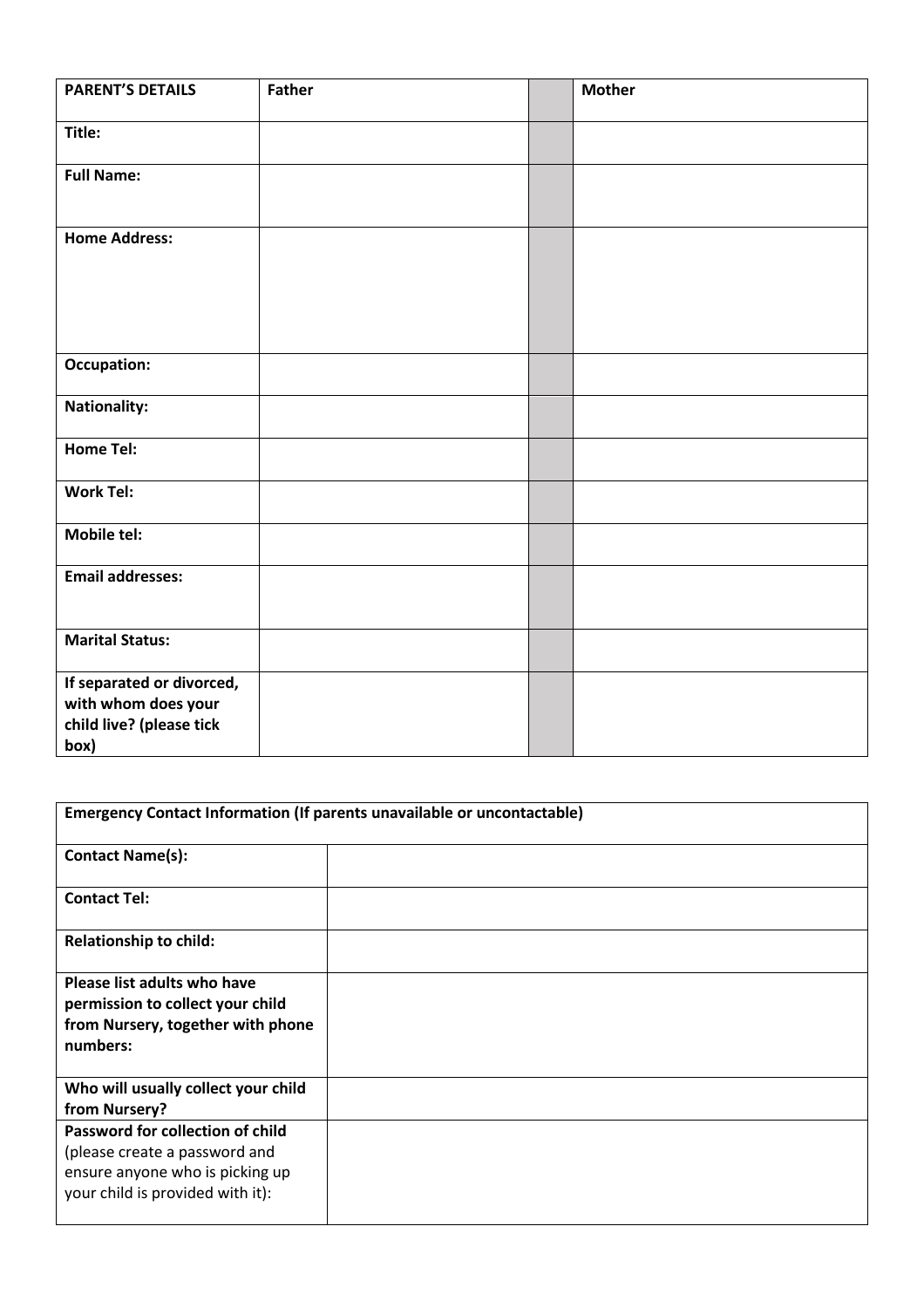#### **PERSONAL DETAILS**

**Does your child have any brothers or sisters? (Please give names and ages)**

**Please give details of any step family (if relevant):**

**Please give details of any adult (including child's "pet" name for them) who cares for your child on a regular basis, e.g. nanny, childminder, grandparents etc.:**

**Are there any other members of your family who attend The New Beacon School, or registered for entry, or any other connection with the School?:**

**What is the main language spoken at home?:**

**Is your child bilingual/multilingual?**

**Please name any cultural or religious festivals that the family celebrate:**

**Does your child attend or has your child attended any other nursery/pre-school? If yes, please give details…**

**How many sessions do they attend/did they attend per week?**

Key Contact Name: Telephone No.:

**Start date:**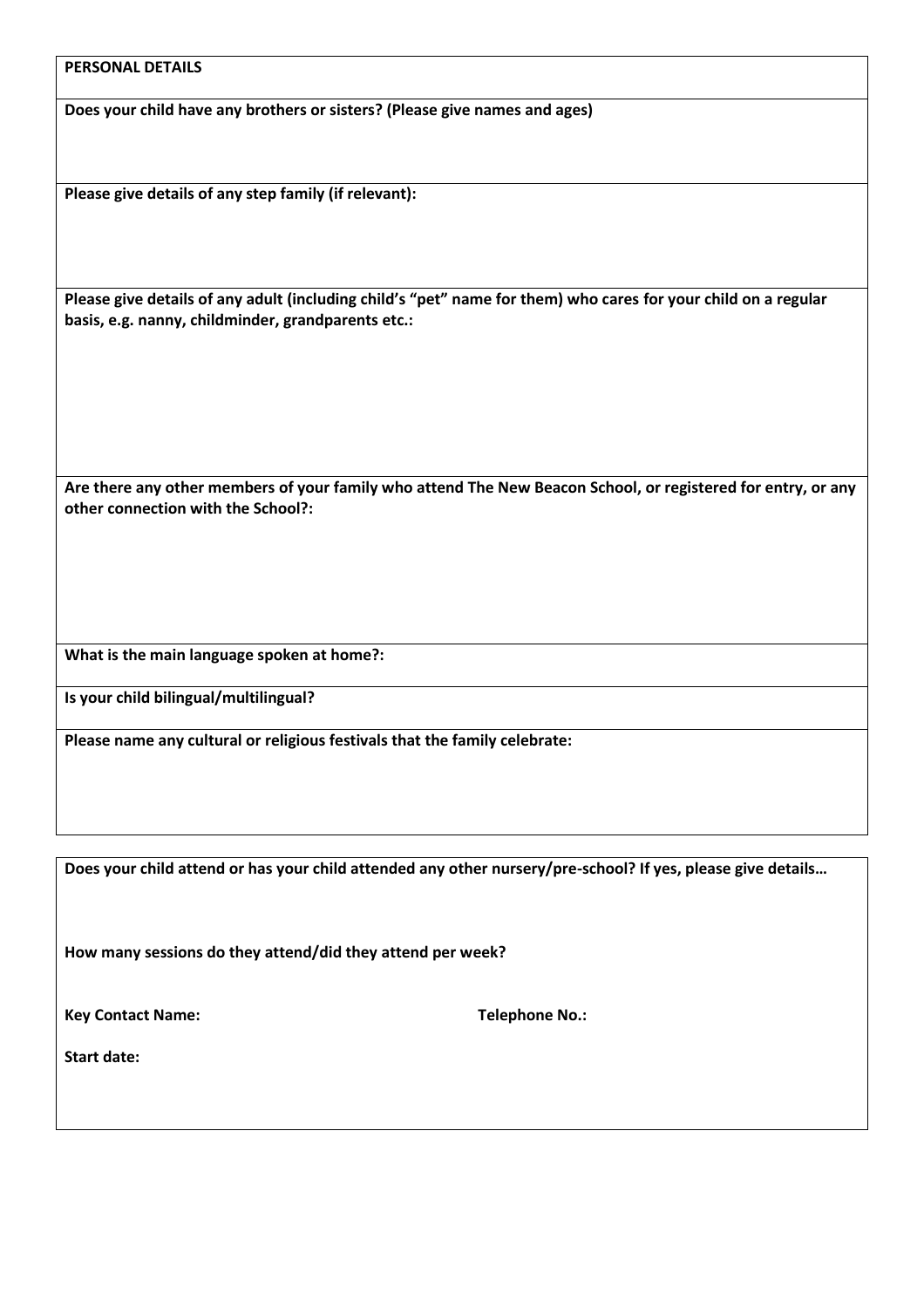## **DEVELOPMENT**

**Do you have any concerns about your child's development? If yes, please give details.**

**Do you have any concerns about your child's hearing?**

**Has your child had a hearing test? Please give details.**

**Did your child have a standard 2-year developmental check with a health visitor? Please give details.**

**Social Development**

**Is your child generally outgoing or reserved with:**

- **a) Other Children?**
- **b) Adults?**

**What does your child like to play with at home?**

**Does your child have any particular interests?**

**Does your child have any particular fears or phobias?**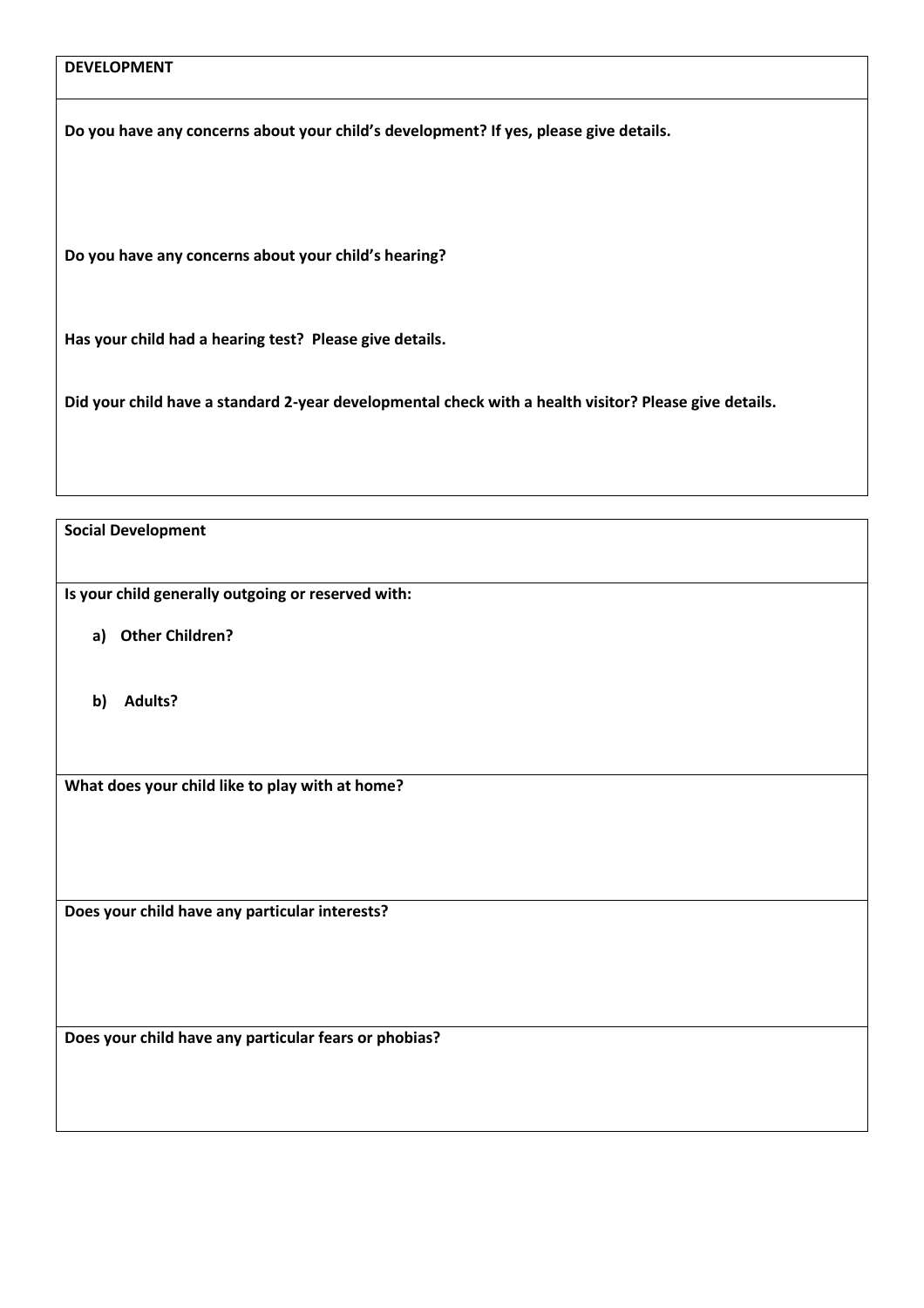#### **HEALTH**

**Does your child have any medical conditions? If yes, please give details.**

**Does your child require any medication on an ongoing basis? If yes, please give details.**

**Does your child have any allergies or dietary requirements that we need to be aware of? If yes, please give details.**

### **PRIVACY**

Do you give permission for your child's photo to be used for the purposes of their Learning Journal?

Do you give permission for your child's photo to be used in our weekly Nursery Newsletter which is attached to the School website?

Do you give permission for your child's photo to be used on social media e.g. Facebook, Twitter, YouTube? (We sometimes record whole school performances to be used for this purpose)